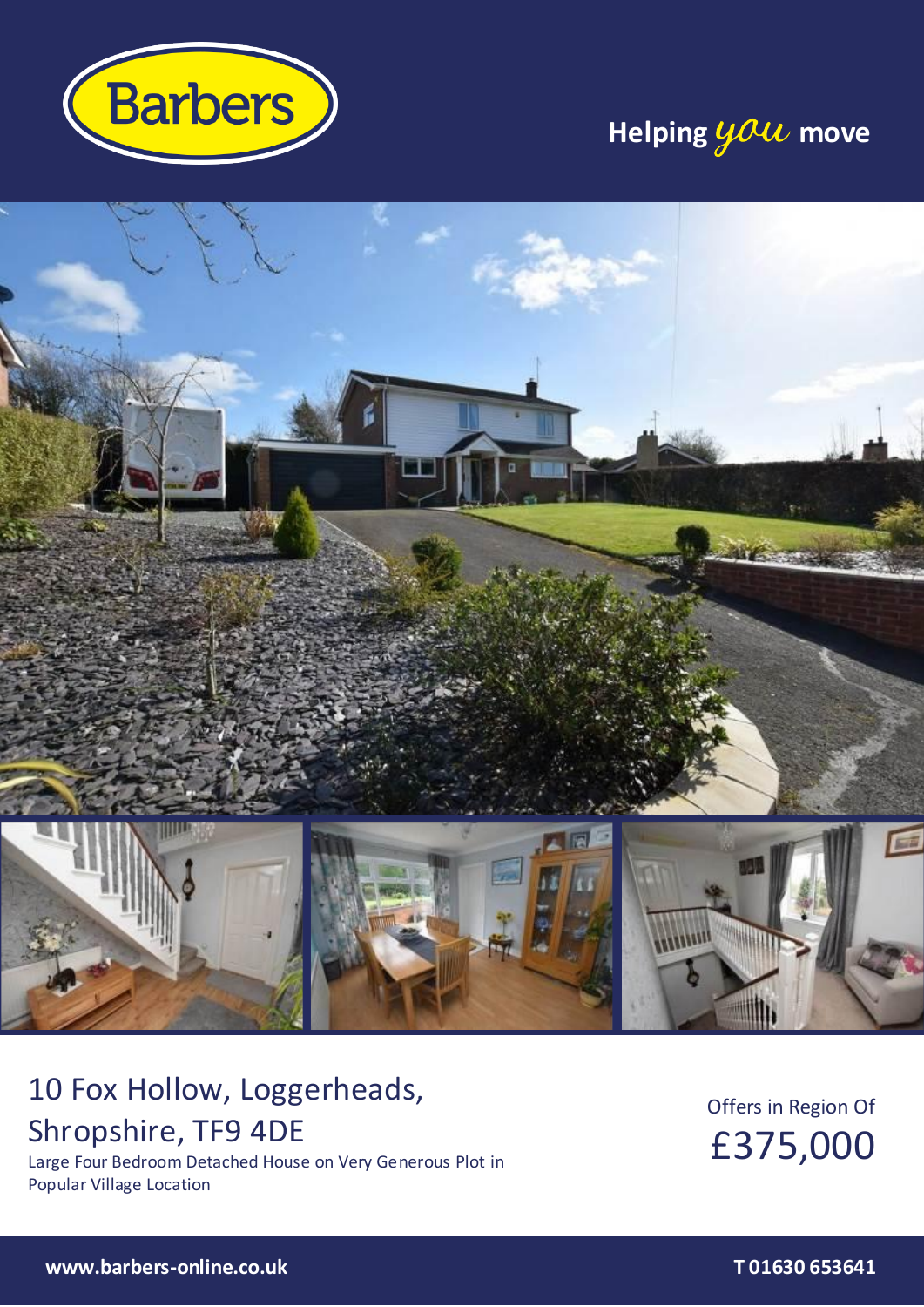# 10 Fox Hollow, Loggerheads, Shropshire, TF9 4DE **Helping you move**

## Overview

- Beautifully Presented Detached House
- In Popular Village Location
- On Impressively Large Plot
- Reception Hallway, Double Garage
- Spacious Lounge with Log Burner
- Dining Room, Breakfast Kitchen
- Utility Room, Cloakroom/wc
- Four Double Bedrooms
- Family Bath/Shower Room
- Generous Front & Rear Gardens
- Plentiful Parking
- Energy Rating C-71



*This immaculate detached house situated is on an attractive estate in the popular village of Loggerheads. The current owners have ensured that every corner both inside and out are presented to an aesthetically pleasing and tasteful standard throughout. On entry to this beautiful home you will be greeted with a light and airy reception hallway, cloakroom/wc, a wonderfully large d ual aspect lounge with a bay window to the front and French doors leading onto the rear patio area and also with a feature log bu rner fireplace. Continuing on you will find a separate dining room, a modern breakfast kitchen and a utility/laundry room. Moving onto the first floor off the galleried landing area there are four double bedrooms and a luxurious family bathroom with a walk -in shower and under floor heating. The property sits on a wonderfully large plot so that the outside space will also not fail to impress you. There is plentiful space for parking with a wide driveway and parking area positioned in front of the detached doub le garage. The front of the property also includes attractive grey slate areas housing a range of established shrubs and specimen trees and a very generous lawned garden. To the rear you will find the paved patio which continues all along the rear to the h ot tub which is also included! Furthermore there is a raised lawn with conifer edging providing a good sense of privacy, beautifully stocked flower borders and a rockery bed. To the side of the property there is a greenhouse, timber shed and log store.*

**RECEPTION HALLWAY**  10' 0" x 8' 5" (3.05m x 2.57m) **CLOAKROOM/WC**  6' 1" x 2' 7" (1.85m x 0.79m) **LOUNGE** 24' 5" x 12' 11" (7.44m x 3.94m) **BREAKFAST KITCHEN**  13' 0" x 9' 9" (3.96m x 2.97m) **DINING ROOM**  12' 7" x 10' 0" (3.84m x 3.05m) **UTILITY ROOM**  10' 2" x 6' 9" (3.1m x 2.06m) **LANDING AREA** 13' 8" x 11' 1 max" (4.17m x 3.38m) **BEDROOM ONE**  14' 0" x 12' 2 max" (4.27m x 3.71m) **BEDROOM TWO**  12' 0" x 9' 5" (3.66m x 2.87m) **BEDROOM THREE** 9' 5" x 8' 11" (2.87m x 2.72m) **BEDROOM FOUR**  7' 10" x 7' 9" (2.39m x 2.36m)

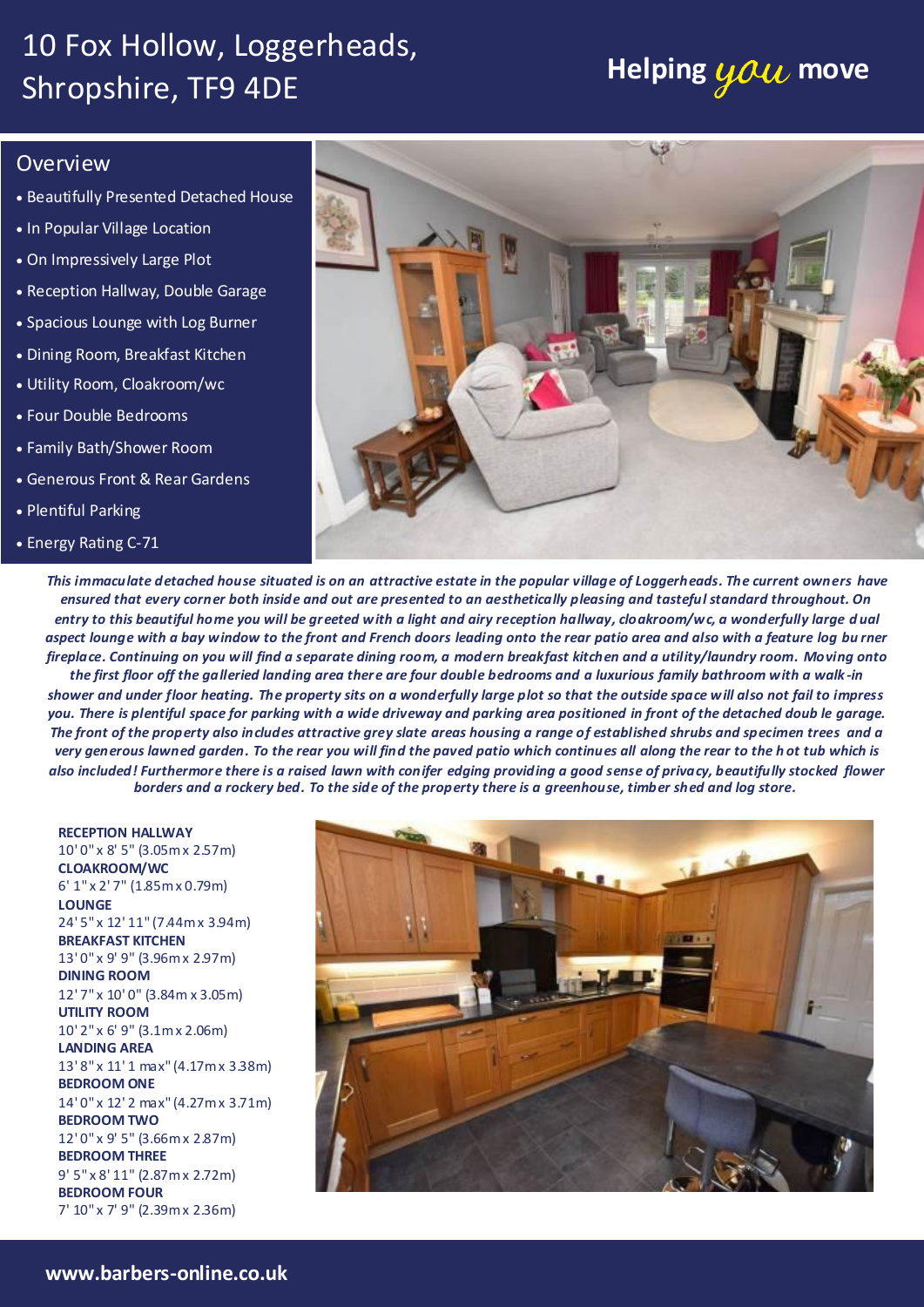# **Helping you move**

### **LOCATION**

Situated within the popular village of Loggerheads which offers a range of amenities such as convenience store, butchers, post office, hair dressers, library, chemist, a highly regarded primary school, public house and restaurant. The property is also within close proximity of the Burntwood which offers pleasant woodland walks. Market Drayton, Shrewsbury, Crewe, Stafford, Stoke on Trent and Newcastle-under-Lyme are within commutable distance and offer a more comprehensive range of amenities.











Copyright Google Maps.

## **Directions**

Leave Market Drayton via the A53 heading towards Newcastle under Lyme. Upon entering Loggerheads continue straight over the first mini island and then turn left at the second island onto Mucklestone Road. Carry straight on and Fox Hollow is the second turning on the right, continue straight where you will find the property on the right hand side.